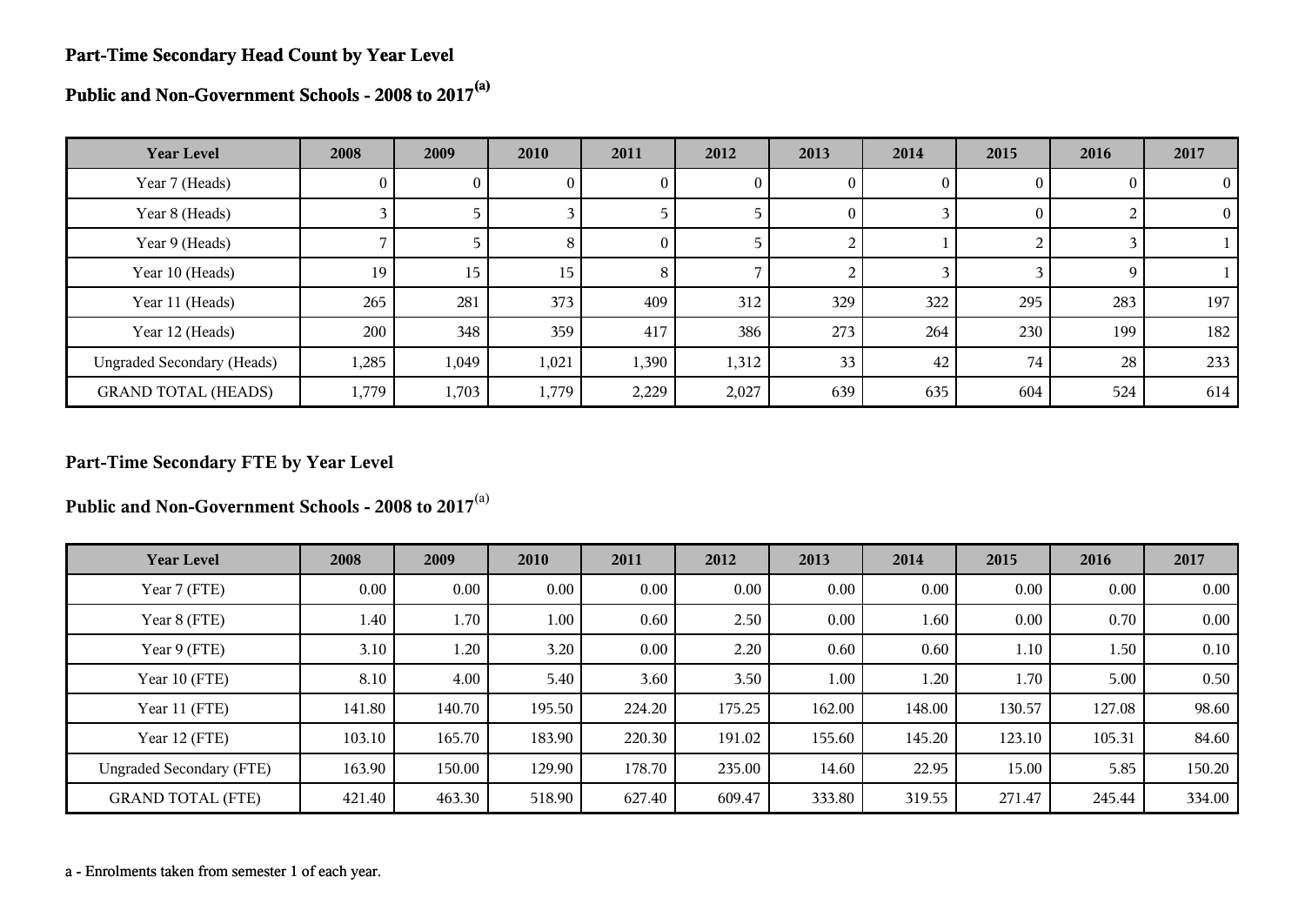# **Part-Time Secondary Head Count by Year Level**

**Public Schools - 2008 to 2017(a)**

| <b>Year Level</b>                 | 2008         | 2009  | 2010  | 2011           | 2012  | 2013           | 2014 | 2015 | 2016 | 2017           |
|-----------------------------------|--------------|-------|-------|----------------|-------|----------------|------|------|------|----------------|
| Year 7 (Heads)                    | $\mathbf{0}$ |       |       | U              | U     | 0              | 0    |      |      | $\theta$       |
| Year 8 (Heads)                    |              | 4     |       |                |       | $\overline{0}$ |      |      |      | $\overline{0}$ |
| Year 9 (Heads)                    |              |       |       | $\overline{0}$ |       |                |      |      |      | $\overline{0}$ |
| Year 10 (Heads)                   | 18           | 15    | 15    |                |       | $\Omega$       |      |      |      |                |
| Year 11 (Heads)                   | 254          | 280   | 371   | 399            | 311   | 329            | 320  | 285  | 279  | 184            |
| Year 12 (Heads)                   | 197          | 346   | 356   | 405            | 385   | 270            | 257  | 223  | 191  | 171            |
| <b>Ungraded Secondary (Heads)</b> | 1,285        | 1,049 | 1,021 | 1,390          | 1,312 | 33             | 42   | 72   | 28   | 231            |
| <b>GRAND TOTAL (HEADS)</b>        | 1,764        | 1,699 | 1,773 | 2,202          | 2,023 | 633            | 626  | 583  | 500  | 587            |

# **Part-Time Secondary FTE by Year Level**

**Public Schools - 2008 to 2017**(a)

| <b>Year Level</b>               | 2008   | 2009     | 2010     | 2011   | 2012   | 2013   | 2014   | 2015     | 2016   | 2017   |
|---------------------------------|--------|----------|----------|--------|--------|--------|--------|----------|--------|--------|
| Year 7 (FTE)                    | 0.00   | $0.00\,$ | $0.00\,$ | 0.00   | 0.00   | 0.00   | 0.00   | $0.00\,$ | 0.00   | 0.00   |
| Year 8 (FTE)                    | 1.40   | 1.60     | 1.00     | 0.60   | 2.50   | 0.00   | 1.60   | 0.00     | 0.00   | 0.00   |
| Year 9 (FTE)                    | 3.10   | 1.20     | 3.10     | 0.00   | 2.20   | 0.10   | 0.60   | 0.50     | 0.40   | 0.00   |
| Year 10 (FTE)                   | 7.80   | 4.00     | 4.40     | 2.80   | 2.70   | 0.00   | 1.20   | $1.10\,$ | 0.60   | 0.50   |
| Year 11 (FTE)                   | 134.80 | 140.50   | 194.60   | 216.80 | 174.45 | 162.00 | 146.80 | 124.67   | 124.08 | 89.20  |
| Year 12 (FTE)                   | 101.20 | 164.40   | 182.30   | 212.50 | 190.92 | 154.00 | 140.80 | 119.90   | 100.41 | 77.60  |
| <b>Ungraded Secondary (FTE)</b> | 163.90 | 150.00   | 129.90   | 178.70 | 235.00 | 14.60  | 22.95  | 14.00    | 5.85   | 149.00 |
| <b>GRAND TOTAL (FTE)</b>        | 412.20 | 461.70   | 515.30   | 611.40 | 607.77 | 330.70 | 313.95 | 260.17   | 231.34 | 316.30 |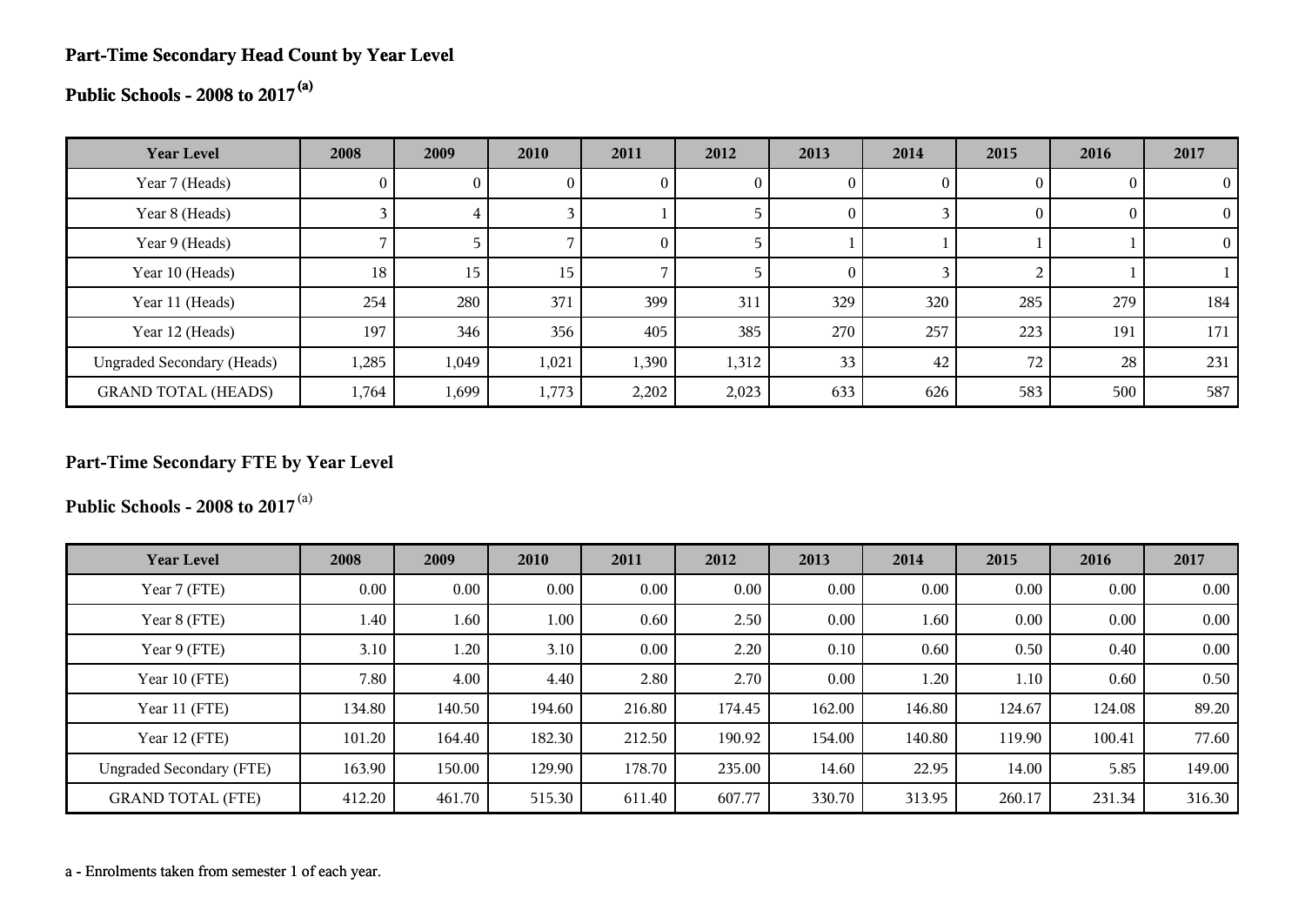#### **Part-Time Secondary Head Count by Year Level**

**Non-Government Schools - 2008 to 2017(a)**

| <b>Year Level</b>                 | 2008 | 2009     | 2010 | 2011     | 2012     | 2013         | 2014     | 2015 | 2016 | 2017     |
|-----------------------------------|------|----------|------|----------|----------|--------------|----------|------|------|----------|
| Year 7 (Heads)                    | U.   |          |      | U        |          |              |          |      |      |          |
| Year 8 (Heads)                    | 0    |          | U.   |          | U        |              | $_{0}$   |      |      | $\Omega$ |
| Year 9 (Heads)                    | 0    | O.       |      | U        | U        |              | $\theta$ |      |      |          |
| Year 10 (Heads)                   |      | $\Omega$ | 0.   |          |          |              | $\theta$ |      |      | 0        |
| Year 11 (Heads)                   | 11   |          |      | 10       |          |              |          | 10   |      | 13       |
| Year 12 (Heads)                   |      |          |      | 12       |          |              |          |      |      | 11       |
| <b>Ungraded Secondary (Heads)</b> | 0    | 0        | O    | $\left($ | $\theta$ |              | $\theta$ |      |      |          |
| <b>GRAND TOTAL (HEADS)</b>        | 15   | 4        | n    | 27       |          | <sub>0</sub> | Q        | 21   | 24   | 27       |

# **Part-Time Secondary FTE by Year Level**

**Non-Government Schools - 2008 to 2017**(a)

| <b>Year Level</b>               | 2008 | 2009     | 2010     | 2011  | 2012     | 2013 | 2014 | 2015  | 2016     | 2017  |
|---------------------------------|------|----------|----------|-------|----------|------|------|-------|----------|-------|
| Year 7 (FTE)                    | 0.00 | $0.00\,$ | $0.00\,$ | 0.00  | 0.00     | 0.00 | 0.00 | 0.00  | 0.00     | 0.00  |
| Year 8 (FTE)                    | 0.00 | 0.10     | 0.00     | 0.00  | 0.00     | 0.00 | 0.00 | 0.00  | 0.70     | 0.00  |
| Year 9 (FTE)                    | 0.00 | $0.00\,$ | 0.10     | 0.00  | 0.00     | 0.50 | 0.00 | 0.60  | 1.10     | 0.10  |
| Year 10 (FTE)                   | 0.30 | $0.00\,$ | 1.00     | 0.80  | 0.80     | 1.00 | 0.00 | 0.60  | 4.40     | 0.00  |
| Year 11 (FTE)                   | 7.00 | 0.20     | 0.90     | 7.40  | 0.80     | 0.00 | 1.20 | 5.90  | 3.00     | 9.40  |
| Year 12 (FTE)                   | 1.90 | 1.30     | 1.60     | 7.80  | 0.10     | 1.60 | 4.40 | 3.20  | 4.90     | 7.00  |
| <b>Ungraded Secondary (FTE)</b> | 0.00 | 0.00     | $0.00\,$ | 0.00  | $0.00\,$ | 0.00 | 0.00 | 1.00  | $0.00\,$ | 1.20  |
| <b>GRAND TOTAL (FTE)</b>        | 9.20 | 1.60     | 3.60     | 16.00 | 1.70     | 3.10 | 5.60 | 11.30 | 14.10    | 17.70 |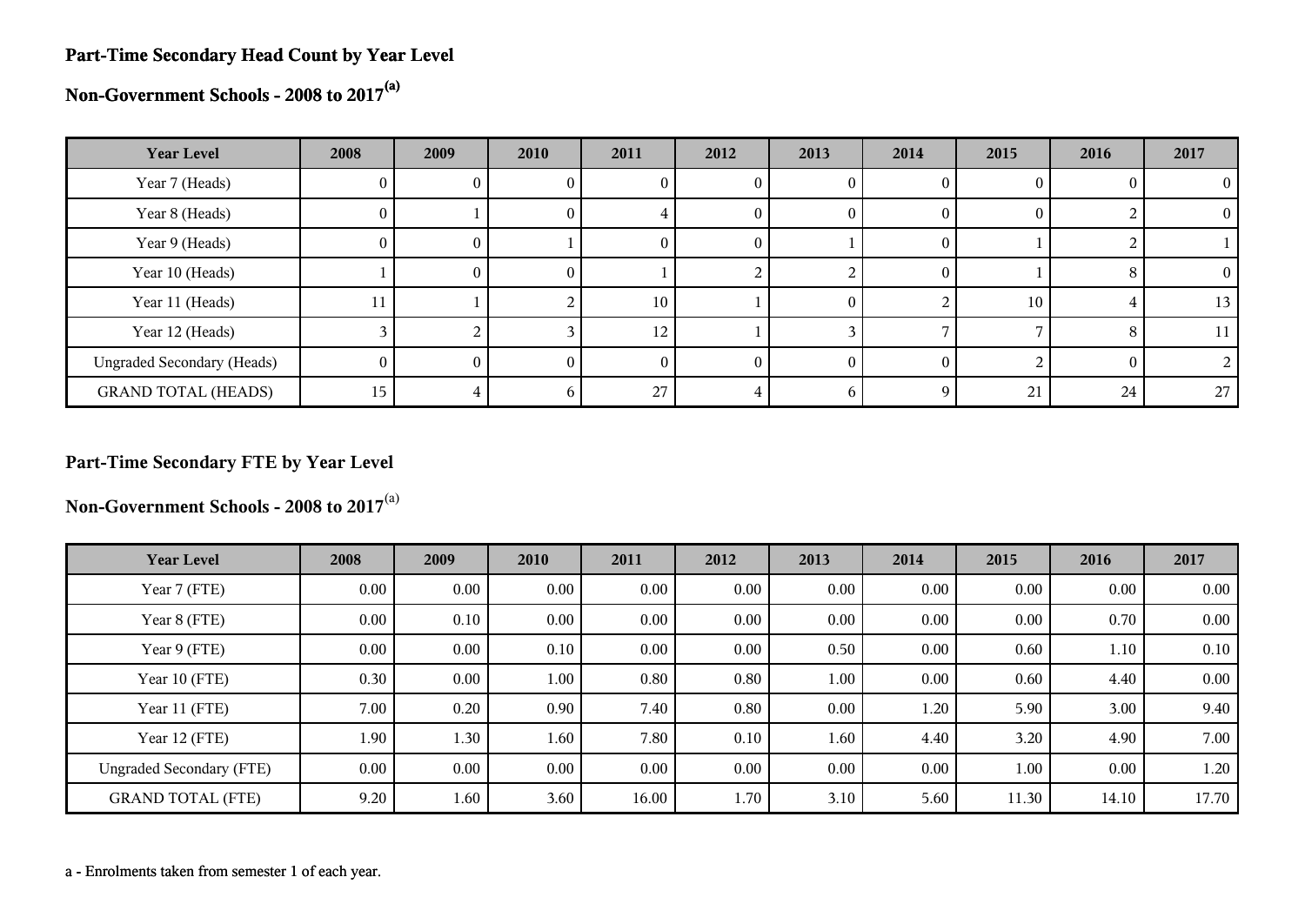#### **Part-Time Aboriginal Secondary Head Count by Year Level**

**Public and Non-Government Schools - 2008 to 2017(a)**

| <b>Year Level</b>                 | 2008            | 2009     | 2010            | 2011            | 2012 | 2013             | 2014 | 2015 | 2016     | 2017           |
|-----------------------------------|-----------------|----------|-----------------|-----------------|------|------------------|------|------|----------|----------------|
| Year 7 (Heads)                    | U               | $\theta$ | U.              |                 | U    | U                | O    |      |          | $\overline{0}$ |
| Year 8 (Heads)                    | 0               | $\theta$ | 0               | O               |      | U                |      |      | $\theta$ | $\theta$       |
| Year 9 (Heads)                    |                 | $\bf{0}$ | $\theta$        | 0               |      | $\theta$         |      |      |          | $\theta$       |
| Year 10 (Heads)                   |                 | $\theta$ | 0               |                 |      |                  |      |      |          |                |
| Year 11 (Heads)                   | 22              | 14       | 33 <sup>2</sup> | 10 <sub>1</sub> | 11   |                  | 8    |      |          |                |
| Year 12 (Heads)                   | 16 <sub>1</sub> |          |                 | 14              |      |                  | h    |      |          | $\overline{0}$ |
| <b>Ungraded Secondary (Heads)</b> | $\overline{0}$  | $\theta$ | 0               | $\theta$        | 12   | $\left( \right)$ |      |      |          |                |
| <b>GRAND TOTAL (HEADS)</b>        | 42              | 17       | 36              | 24              | 38   |                  | 20   | 14   | 15       | 10             |

#### **Part-Time Aboriginal Secondary FTE by Year Level**

**Public and Non-Government Schools - 2008 to 2017**(a)

| <b>Year Level</b>               | 2008     | 2009  | 2010     | 2011     | 2012  | 2013 | 2014     | 2015 | 2016 | 2017     |
|---------------------------------|----------|-------|----------|----------|-------|------|----------|------|------|----------|
| Year 7 (FTE)                    | 0.00     | 0.00  | 0.00     | $0.00\,$ | 0.00  | 0.00 | 0.00     | 0.00 | 0.00 | 0.00     |
| Year 8 (FTE)                    | $0.00\,$ | 0.00  | $0.00\,$ | $0.00\,$ | 1.90  | 0.00 | 1.60     | 0.00 | 0.00 | $0.00\,$ |
| Year 9 (FTE)                    | 1.40     | 0.00  | $0.00\,$ | $0.00\,$ | 1.50  | 0.00 | 0.60     | 0.50 | 0.40 | 0.00     |
| Year 10 (FTE)                   | 0.40     | 0.00  | 1.00     | $0.00\,$ | 2.20  | 1.00 | $1.00\,$ | 0.60 | 2.60 | 0.50     |
| Year 11 (FTE)                   | 12.60    | 8.60  | 25.40    | 6.70     | 5.15  | 2.35 | 3.20     | 3.60 | 3.05 | 1.85     |
| Year 12 (FTE)                   | 8.40     | 1.40  | 2.00     | 10.30    | 0.85  | 1.90 | 4.10     | 1.05 | 2.60 | 0.00     |
| <b>Ungraded Secondary (FTE)</b> | 0.00     | 0.00  | 0.00     | $0.00\,$ | 1.20  | 0.00 | 0.00     | 1.00 | 0.00 | 3.25     |
| <b>GRAND TOTAL (FTE)</b>        | 22.80    | 10.00 | 28.40    | 17.00    | 12.80 | 5.25 | 10.50    | 6.75 | 8.65 | 5.60     |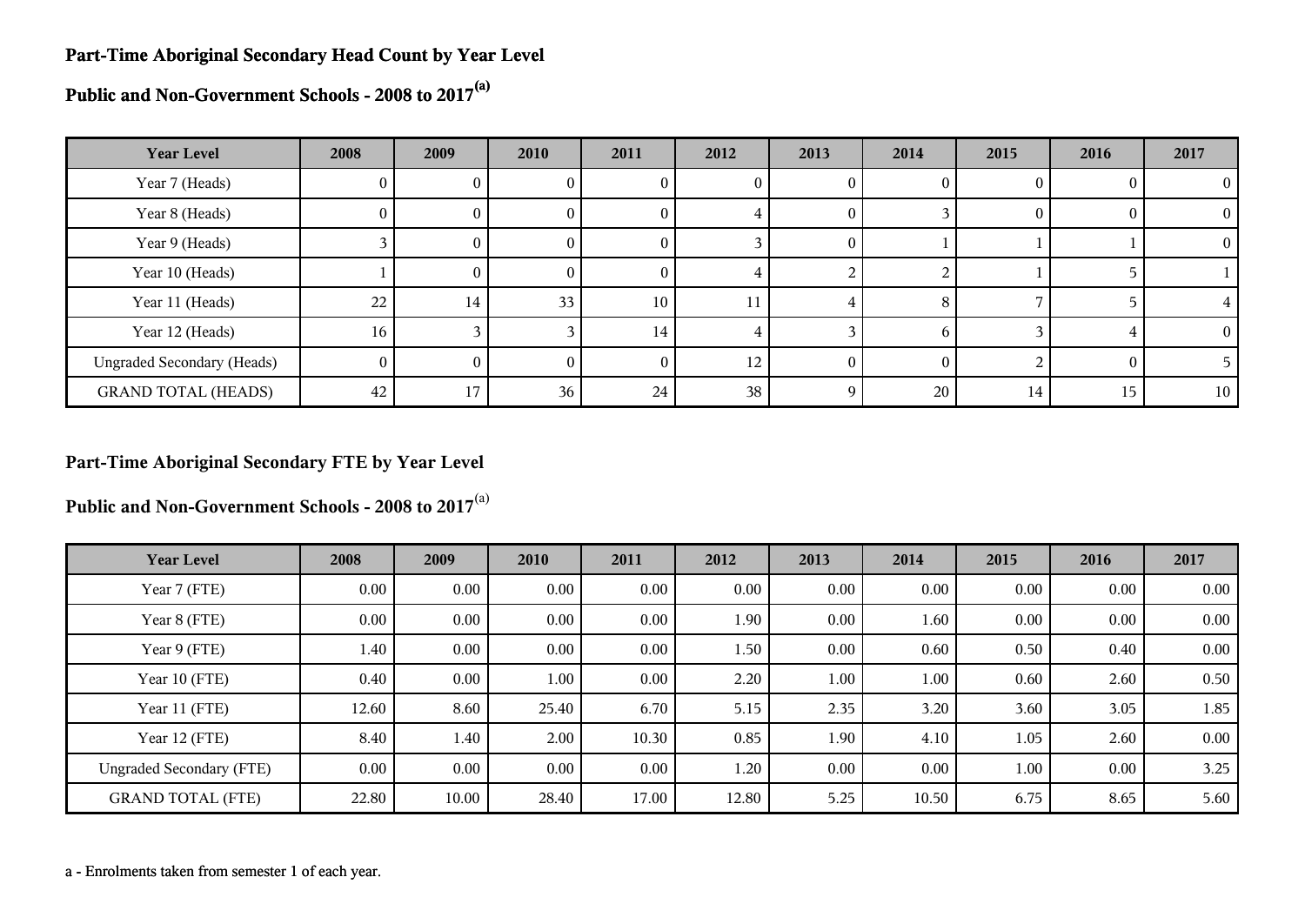## **Part-Time Aboriginal Secondary Head Count by Year Level**

# **Public Schools - 2008 to 2017(a)**

| <b>Year Level</b>                 | 2008           | 2009     | 2010            | 2011 | 2012 | 2013   | 2014 | 2015     | 2016 | 2017     |
|-----------------------------------|----------------|----------|-----------------|------|------|--------|------|----------|------|----------|
| Year 7 (Heads)                    | $\mathbf{0}$   | U.       |                 |      |      | O      |      |          |      | 0        |
| Year 8 (Heads)                    | $\theta$       | U.       |                 | U    |      | 0      |      | O        |      | $\Omega$ |
| Year 9 (Heads)                    |                | $\theta$ | O               | O    |      | $_{0}$ |      |          |      | $\theta$ |
| Year 10 (Heads)                   |                | $\theta$ | 0               | O    |      | $_{0}$ |      | $\theta$ |      |          |
| Year 11 (Heads)                   | 13             | 14       | 33 <sub>1</sub> |      |      |        | 8    |          |      |          |
| Year 12 (Heads)                   | 14             |          |                 |      |      |        | h    |          |      | $\Omega$ |
| <b>Ungraded Secondary (Heads)</b> | $\overline{0}$ | $_{0}$   | $^{(1)}$        | O    | 12   |        |      | $\theta$ |      |          |
| <b>GRAND TOTAL (HEADS)</b>        | 31             | 17       | 36 <sub>1</sub> | 11   | 38   |        | 20   | 10       |      | 10       |

# **Part-Time Aboriginal Secondary FTE by Year Level**

**Public Schools - 2008 to 2017**(a)

| <b>Year Level</b>               | 2008  | 2009     | 2010     | 2011 | 2012  | 2013 | 2014  | 2015     | 2016 | 2017 |
|---------------------------------|-------|----------|----------|------|-------|------|-------|----------|------|------|
| Year 7 (FTE)                    | 0.00  | $0.00\,$ | $0.00\,$ | 0.00 | 0.00  | 0.00 | 0.00  | 0.00     | 0.00 | 0.00 |
| Year 8 (FTE)                    | 0.00  | 0.00     | 0.00     | 0.00 | 1.90  | 0.00 | 1.60  | 0.00     | 0.00 | 0.00 |
| Year 9 (FTE)                    | 1.40  | $0.00\,$ | $0.00\,$ | 0.00 | 1.50  | 0.00 | 0.60  | 0.50     | 0.40 | 0.00 |
| Year 10 (FTE)                   | 0.40  | $0.00\,$ | $0.00\,$ | 0.00 | 2.20  | 0.00 | 1.00  | $0.00\,$ | 0.00 | 0.50 |
| Year 11 (FTE)                   | 6.60  | 8.60     | 25.40    | 2.50 | 5.15  | 2.35 | 3.20  | 3.60     | 3.05 | 1.85 |
| Year 12 (FTE)                   | 7.00  | 1.40     | 2.00     | 4.70 | 0.85  | 1.90 | 4.10  | 0.85     | 1.40 | 0.00 |
| <b>Ungraded Secondary (FTE)</b> | 0.00  | 0.00     | $0.00\,$ | 0.00 | 1.20  | 0.00 | 0.00  | $0.00\,$ | 0.00 | 3.25 |
| <b>GRAND TOTAL (FTE)</b>        | 15.40 | 10.00    | 27.40    | 7.20 | 12.80 | 4.25 | 10.50 | 4.95     | 4.85 | 5.60 |

a - Enrolments taken from semester 1 of each year.